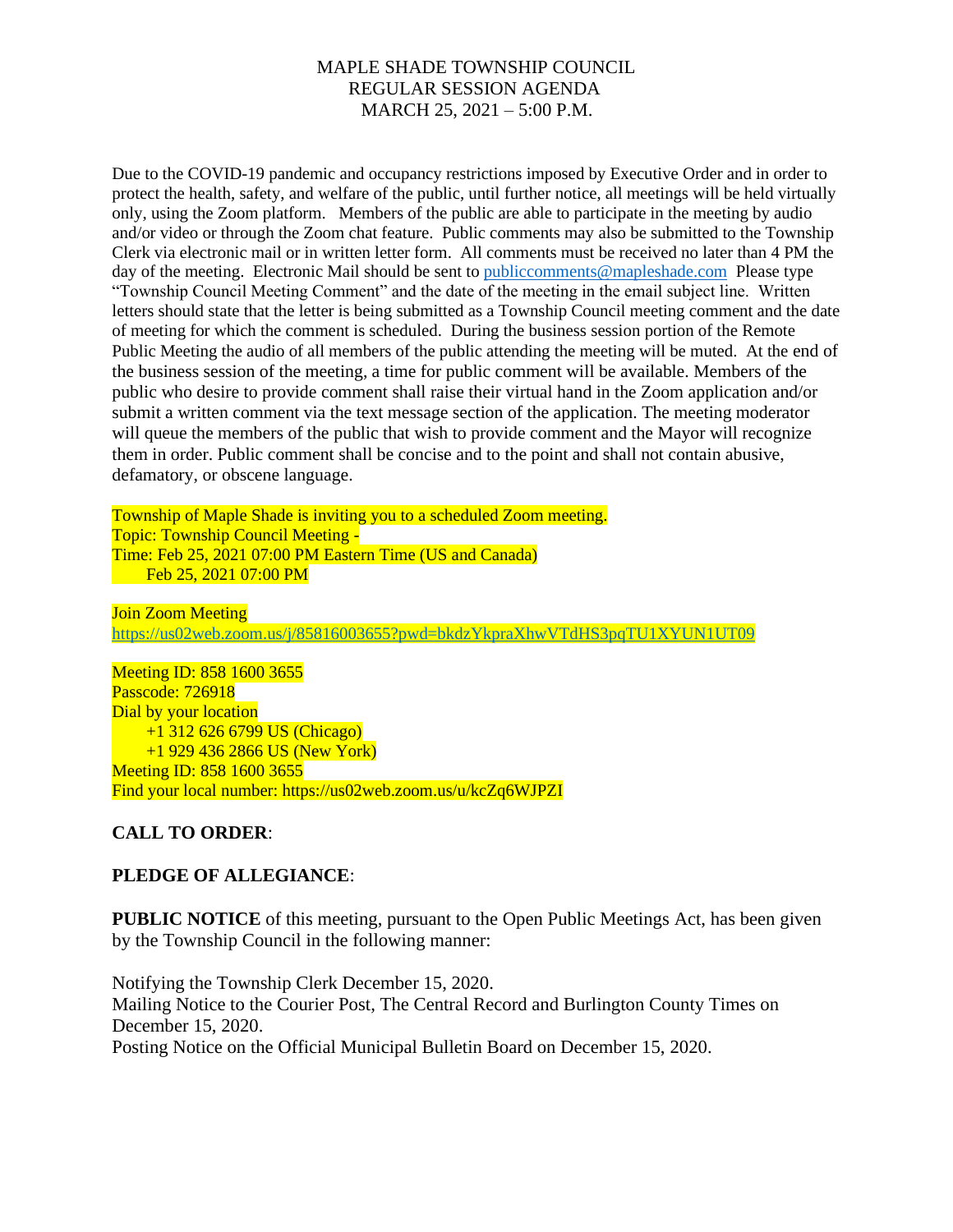## MAPLE SHADE TOWNSHIP COUNCIL REGULAR SESSION AGENDA MARCH 25, 2021 – 5:00 P.M.

# **ROLL CALL**

## **BUDGET DISCUSSION**

## **ORDINANCES – SECOND READING AND PUBLIC HEARING**

**Ordinance No. 2021-02** An Ordinance of the Township of Maple Shade, County of Burlington, and State of New Jersey Amending the Municipal Code to Revise Chapter 174, Governing "Stormwater Control"

| Motion to Take from Table: | Second: | Comments: | All in Favor: |
|----------------------------|---------|-----------|---------------|
| Motion to Adopt:           | Second: | Comments: | Roll Call:    |

**PUBLIC PORTION (for Consent Agenda Items)** Motion to Close: Second: All in Favor:

#### **CONSENT AGENDA**

**Resolution No. 2021-R-53** Authorize Transfer of Appropriation Reserves

**Resolution No. 2021-R-54** Resolution to Support Senate Bill, No. 3522 to Preserve PERS

| Motion to Approve:                  | Second: | Comments:     | Roll Call: |
|-------------------------------------|---------|---------------|------------|
| <b>APPROVAL OF EXPENDITURE LIST</b> |         |               |            |
| Motion to Approve:                  | Second: | Comments:     | Roll Call: |
| <b>PUBLIC PORTION</b>               |         |               |            |
| Motion to Close:                    | Second: | All in Favor: |            |

# **STAFF AND PROFESSIONAL COMMENTS**

### **OLD BUSINESS**

- 1. Operations
- 2. Engineer's Report
- 3. Site Plan
- 4. Advisory Board
- 5. Legalization of Marijuana